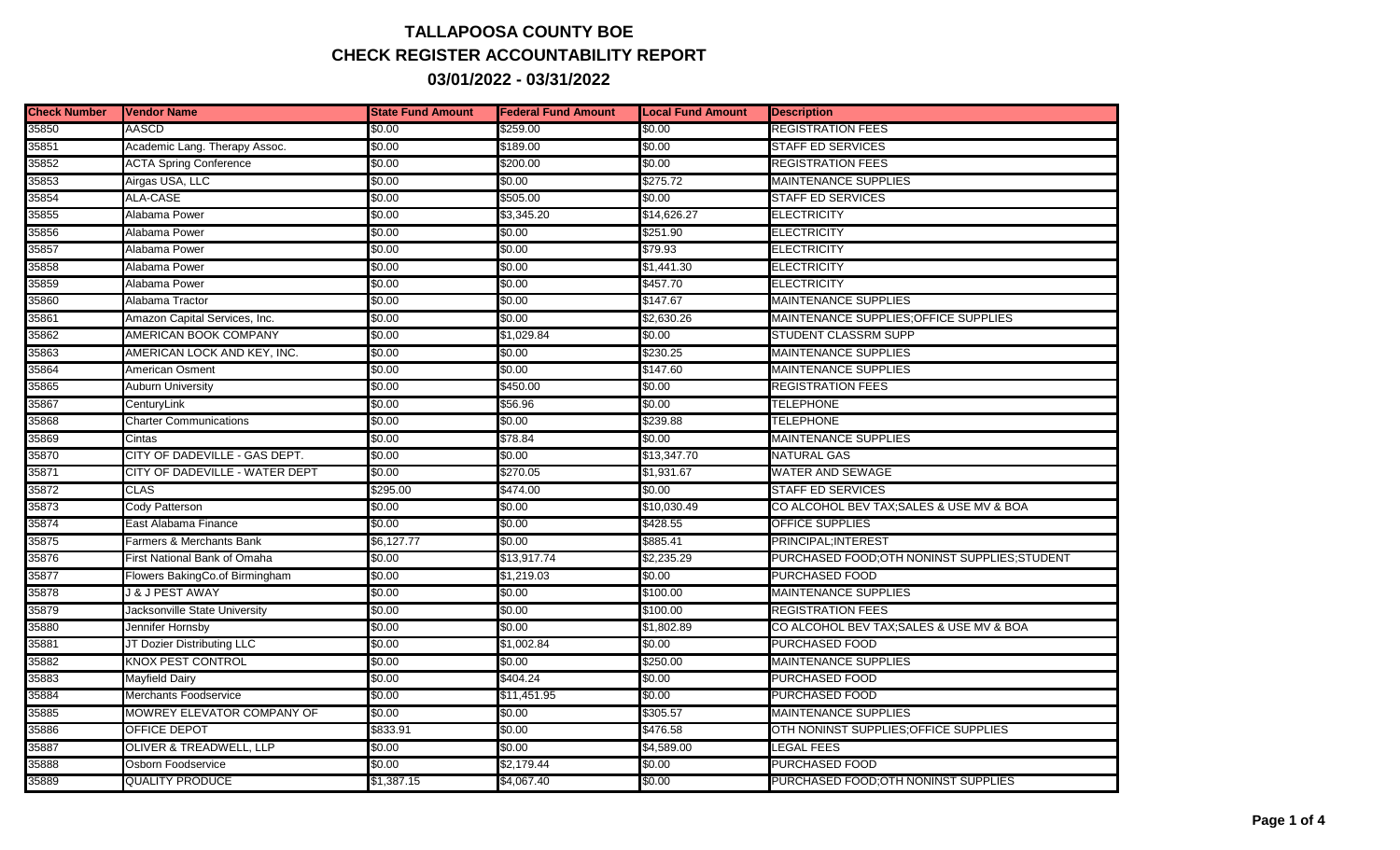| 35890 | QUILL CORPORATION              | \$445.80    | \$143.96    | \$1,435.59 | OFFICE SUPPLIES: STUDENT CLASSRM SUPP |
|-------|--------------------------------|-------------|-------------|------------|---------------------------------------|
| 35891 | Regions Bank                   | \$2,019.59  | \$0.00      | \$162.17   | PRINCIPAL; INTEREST                   |
| 35892 | <b>Registration Services</b>   | \$0.00      | \$0.00      | \$450.00   | <b>REGISTRATION FEES</b>              |
| 35893 | RENAISSANCE                    | \$0.00      | \$2,602.50  | \$0.00     | <b>INSTRUCT SOFTWARE</b>              |
| 35894 | <b>SFS OF CENTRAL ALABAMA</b>  | \$0.00      | \$10,071.33 | \$0.00     | <b>PURCHASED FOOD</b>                 |
| 35895 | The Lincoln Electric Company   | \$2,532.44  | \$0.00      | \$0.00     | STUDENT CLASSRM SUPP                  |
| 35896 | THOMAS AUTO PARTS, DADEVILLE   | \$0.00      | \$0.00      | \$117.92   | <b>MAINTENANCE SUPPLIES</b>           |
| 35897 | <b>Time Warner Cable</b>       | \$249.94    | \$0.00      | \$0.00     | <b>TELEPHONE</b>                      |
| 35898 | TOWN OF CAMP HILL-WATER & GAS  | \$0.00      | \$0.00      | \$342.17   | NATURAL GAS; WATER AND SEWAGE         |
| 35899 | Valley National Bank           | \$3,979.92  | \$0.00      | \$925.50   | PRINCIPAL; INTEREST                   |
| 35900 | WASTE MANAGEMENT OF ALABAMA    | \$0.00      | \$4,155.71  | \$3,379.06 | <b>GARBAGE AND WASTE</b>              |
| 35901 | MCWANE SCIENCE CENTER          | \$402.30    | \$0.00      | \$0.00     | <b>STUDENT CLASSRM SUPP</b>           |
| 35902 | AGPartsWorldwide, INC.         | \$0.00      | \$0.00      | \$2,588.15 | NON-CAPITALIZED COMP                  |
| 35903 | Airgas USA, LLC                | \$0.00      | \$0.00      | \$351.36   | <b>MAINTENANCE SUPPLIES</b>           |
| 35904 | <b>ALA504</b>                  | \$0.00      | \$575.00    | \$0.00     | <b>REGISTRATION FEES</b>              |
| 35905 | Alabama Assoc. of Sch. Boards  | \$0.00      | \$0.00      | \$828.00   | <b>REGISTRATION FEES</b>              |
| 35906 | Ashley Ledbetter               | \$0.00      | \$115.54    | \$0.00     | <b>STAFF ED SERVICES</b>              |
| 35907 | CINDY WORLEY                   | \$0.00      | \$253.91    | \$0.00     | <b>LOCAL DISTRICT</b>                 |
| 35908 | College of Continuing Studies  | \$0.00      | \$0.00      | \$300.00   | <b>REGISTRATION FEES</b>              |
| 35909 | Cynthia Story                  | \$0.00      | \$51.60     | \$0.00     | LOCAL DISTRICT                        |
| 35910 | EAST CENTRAL ALABAMA GAS DIST. | \$0.00      | \$174.93    | \$65.90    | <b>NATURAL GAS</b>                    |
| 35911 | Flowers BakingCo.of Birmingham | \$0.00      | \$316.44    | \$0.00     | PURCHASED FOOD                        |
| 35912 | Frederick Ford                 | \$0.00      | \$73.00     | \$0.00     | <b>LOCAL DISTRICT</b>                 |
| 35913 | Hester Hamby                   | \$63.50     | \$0.00      | \$0.00     | <b>LOCAL DISTRICT</b>                 |
| 35914 | James A. Chamnes               | \$114.00    | \$0.00      | \$0.00     | <b>STAFF ED SERVICES</b>              |
| 35915 | <b>JELENE DUCK</b>             | \$0.00      | \$0.00      | \$15.00    | <b>LOCAL DISTRICT</b>                 |
| 35916 | Jessie Minniefield             | \$0.00      | \$141.80    | \$0.00     | <b>LOCAL DISTRICT</b>                 |
| 35917 | John Torry                     | \$0.00      | \$132.00    | \$0.00     | <b>OTHER PURCHASED SERV</b>           |
| 35918 | Kristina Mathews               | \$0.00      | \$0.00      | \$406.90   | <b>LOCAL DISTRICT</b>                 |
| 35919 | Mamie Jefferson                | \$0.00      | \$0.00      | \$600.00   | OTHER PURCHASED SERV                  |
| 35920 | Mega Conference Registration   | \$0.00      | \$9,075.00  | \$165.00   | <b>REGISTRATION FEES</b>              |
| 35921 | Melia Hall                     | \$0.00      | \$0.00      | \$32.00    | <b>LOCAL DISTRICT</b>                 |
| 35922 | Merchants Foodservice          | \$0.00      | \$2,092.13  | \$0.00     | <b>PURCHASED FOOD</b>                 |
| 35923 | Mike Gardner                   | \$0.00      | \$0.00      | \$285.00   | LOCAL DISTRICT                        |
| 35924 | <b>NANCY BAKER</b>             | \$0.00      | \$0.00      | \$88.00    | <b>LOCAL DISTRICT</b>                 |
| 35925 | Page Cotton                    | \$0.00      | \$293.67    | \$0.00     | <b>IN-STATE</b>                       |
| 35926 | PERMA BOUND BOOKS              | \$418.46    | \$0.00      | \$0.00     | LIBRARY BOOKS                         |
| 35927 | <b>Pitney Bowes</b>            | \$0.00      | \$0.00      | \$270.03   | OFFICE SUPPLIES                       |
| 35928 | PNC Bank, N.A.                 | \$15,421.74 | \$0.00      | \$2,956.41 | PRINCIPAL: INTEREST                   |
| 35929 | <b>QUILL CORPORATION</b>       | \$0.00      | \$570.39    | \$0.00     | <b>STUDENT CLASSRM SUPP</b>           |
| 35930 | Rachel Martin                  | \$32.22     | \$0.00      | \$0.00     | <b>STAFF ED SERVICES</b>              |
| 35931 | RAYMOND PORTER                 | \$0.00      | \$0.00      | \$286.00   | <b>LOCAL DISTRICT</b>                 |
| 35932 | <b>REGINA PORTER</b>           | \$0.00      | \$56.00     | \$0.00     | <b>IN-STATE</b>                       |
| 35933 | Resolutions in Special Educ.   | \$0.00      | \$0.00      | \$203.50   | <b>LEGAL FEES</b>                     |
| 35934 | Road Runner Store #4           | \$0.00      | \$87.37     | \$0.00     | <b>LOCAL DISTRICT</b>                 |
|       |                                |             |             |            |                                       |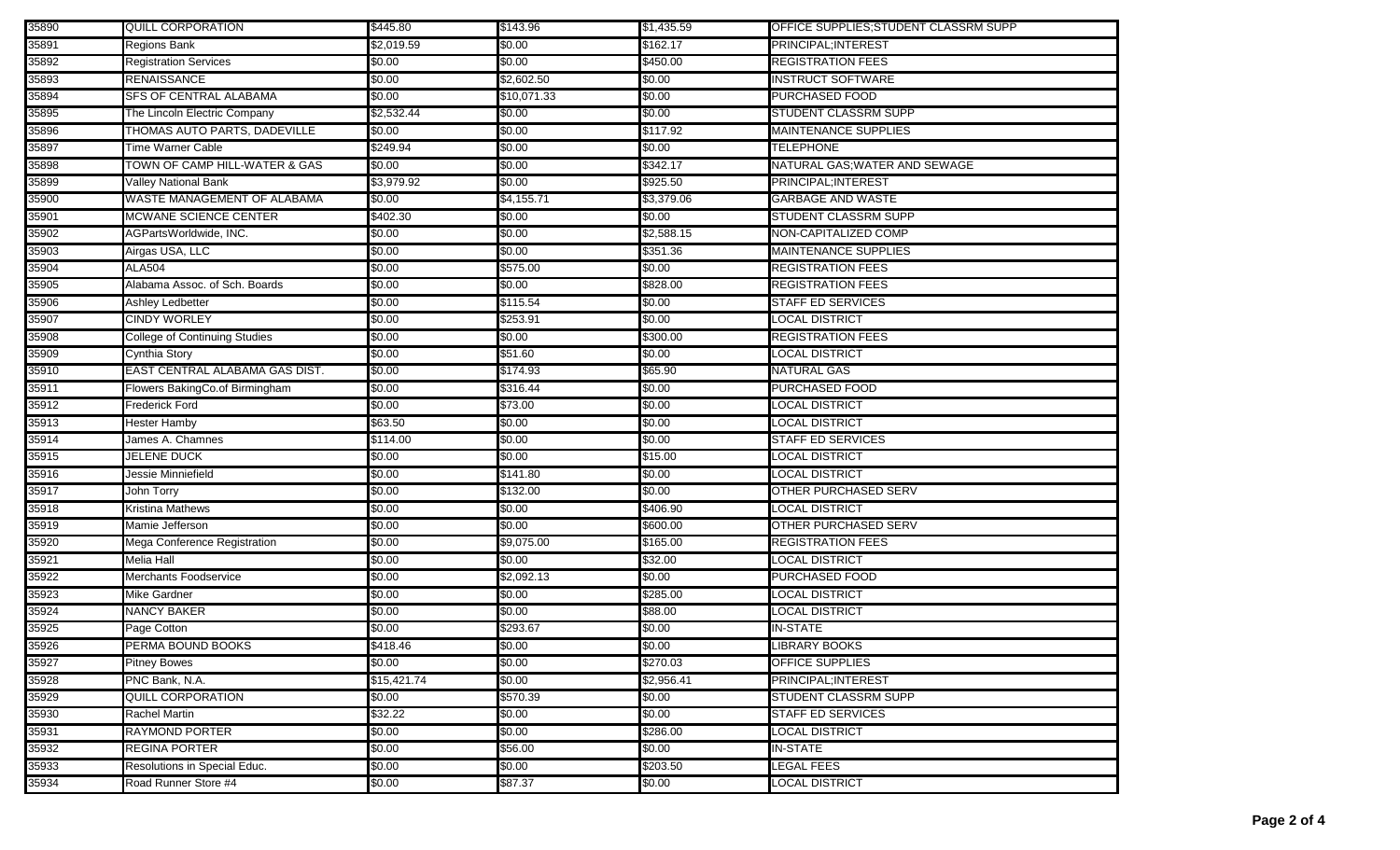| 35935 | <b>Russell Printing</b>              | \$0.00       | \$0.00      | \$175.32     | OFFICE SUPPLIES                                   |
|-------|--------------------------------------|--------------|-------------|--------------|---------------------------------------------------|
| 35936 | SATTERFIELD, INC.                    | \$0.00       | \$0.00      | \$69.30      | <b>MAINTENANCE SUPPLIES</b>                       |
| 35937 | Savanna Winslett Carleton            | \$0.00       | \$242.40    | \$0.00       | <b>IN-STATE</b>                                   |
| 35938 | <b>School Specialty LLC</b>          | \$0.00       | \$918.40    | \$0.00       | <b>STUDENT CLASSRM SUPP</b>                       |
| 35939 | <b>SFS OF CENTRAL ALABAMA</b>        | \$0.00       | \$24,263.10 | \$0.00       | PURCHASED FOOD; FOOD SERV SUPPLIES                |
| 35940 | Shakonda Wheeler                     | \$0.00       | \$204.00    | \$0.00       | <b>LOCAL DISTRICT</b>                             |
| 35941 | Southeastern Raptor Center           | \$800.00     | \$0.00      | \$0.00       | STUDENT CLASSRM SUPP                              |
| 35942 | <b>Stop Heart Attack</b>             | \$717.00     | \$0.00      | \$0.00       | OTH NONINST SUPPLIES                              |
| 35943 | <b>TAMMY TEMPLETON</b>               | \$137.00     | \$0.00      | \$0.00       | <b>LOCAL DISTRICT</b>                             |
| 35944 | THE LEARNING TREE                    | \$0.00       | \$811.52    | \$0.00       | <b>OTHER PURCHASED SERV</b>                       |
| 35945 | <b>TOWN OF NEW SITE</b>              | \$0.00       | \$301.74    | \$1,206.98   | <b>WATER AND SEWAGE</b>                           |
| 35946 | Uniti Fiber                          | \$0.00       | \$0.00      | \$3,002.88   | OTHER PURCHASED SERV                              |
| 35947 | Carmichael Engineering Inc.          | \$0.00       | \$0.00      | \$747.50     | OTHER PURCHASED SERV                              |
| 35948 | Carmichael Engineering Inc.          | \$0.00       | \$0.00      | \$1,809.50   | OTHER PURCHASED SERV                              |
| 35949 | Carmichael Engineering Inc.          | \$0.00       | \$0.00      | \$4,595.00   | OTHER PURCHASED SERV                              |
| 35950 | Carmichael Engineering Inc.          | \$0.00       | \$0.00      | \$3,745.00   | OTHER PURCHASED SERV                              |
| 35951 | Carmichael Engineering Inc.          | \$0.00       | \$0.00      | \$977.50     | OTHER PURCHASED SERV                              |
| 35952 | First Team ConstructionCo., Inc      | \$0.00       | \$0.00      | \$534,339.03 | LAND IMPROVEMENT                                  |
| 35953 | Hosey-Lancour Construction LLC       | \$0.00       | \$0.00      | \$134,571.30 | LAND IMPROVEMENT                                  |
| 35954 | <b>MCKEE AND ASSOCIATES</b>          | \$0.00       | \$0.00      | \$87,236.44  | <b>ARCHITECT</b>                                  |
| 35955 | Volkert, Inc.                        | \$0.00       | \$0.00      | \$19,866.67  | OTHER PURCHASED SERV                              |
| 35956 | <b>Advanced Performance Services</b> | \$742.50     | \$0.00      | \$0.00       | <b>JANITORIAL SUPPLIES</b>                        |
| 35957 | AEIC, LLC                            | \$0.00       | \$0.00      | \$180.00     | <b>MAINTENANCE SUPPLIES</b>                       |
| 35958 | ALABAMA PAPER AND SUPPLY INC         | \$74.80      | \$0.00      | \$0.00       | <b>JANITORIAL SUPPLIES</b>                        |
| 35959 | Amazon Capital Services, Inc.        | \$105.89     | \$0.00      | \$0.00       | <b>STUDENT CLASSRM SUPP</b>                       |
| 35960 | Amazon Capital Services, Inc.        | \$0.00       | \$0.00      | \$3,296.90   | MAINTENANCE SUPPLIES; OFFICE SUPPLIES             |
| 35961 | AMERICAN LOCK AND KEY, INC.          | \$0.00       | \$0.00      | \$860.25     | <b>MAINTENANCE SUPPLIES</b>                       |
| 35962 | <b>Battery Source Opelika</b>        | \$0.00       | \$0.00      | \$139.98     | <b>MAINTENANCE SUPPLIES</b>                       |
| 35963 | <b>Birmingham Orthodontics</b>       | \$0.00       | \$0.00      | \$125.00     | <b>MAINTENANCE SUPPLIES</b>                       |
| 35964 | Cameron Elliott                      | \$0.00       | \$1,256.25  | \$0.00       | MEDICAL/HEALTH SERVI                              |
| 35965 | Cameron Elliott                      | \$0.00       | \$92.00     | \$0.00       | LOCAL DISTRICT                                    |
| 35966 | Caroline Gomez, Ph.D.                | \$0.00       | \$2,470.00  | \$0.00       | MEDICAL/HEALTH SERVI                              |
| 35968 | Cintas                               | \$19.24      | \$0.00      | \$0.00       | <b>JANITORIAL SUPPLIES</b>                        |
| 35969 | Citizens Hardware                    | \$0.00       | \$0.00      | \$104.86     | <b>MAINTENANCE SUPPLIES</b>                       |
| 35970 | City of Dadeville                    | \$0.00       | \$0.00      | \$7,352.65   | <b>OTHER PURCHASED SERV</b>                       |
| 35971 | Debbie Brewer                        | \$0.00       | \$118.00    | \$0.00       | <b>LOCAL DISTRICT</b>                             |
| 35972 | <b>Diverse Systems Services</b>      | \$0.00       | \$0.00      | \$1,618.25   | <b>MAINTENANCE SUPPLIES</b>                       |
| 35973 | East Alabama Mental Health           | \$0.00       | \$5,000.00  | \$0.00       | MEDICAL/HEALTH SERVI                              |
| 35974 | Flowers BakingCo.of Birmingham       | \$0.00       | \$1,550.22  | \$0.00       | <b>PURCHASED FOOD</b>                             |
| 35975 | FLOYD S FEED AND SEED                | \$0.00       | \$0.00      | \$151.50     | <b>MAINTENANCE SUPPLIES</b>                       |
| 35976 | <b>INTERSTATE BATTERY SYSTEM</b>     | \$1,609.30   | \$0.00      | \$0.00       | <b>JANITORIAL SUPPLIES</b>                        |
| 35977 | INTERSTATE ELECTRICAL SUPPLY         | \$0.00       | \$0.00      | \$7,364.51   | <b>MAINTENANCE SUPPLIES</b>                       |
| 35978 | ITS, Inc. A Uniti Company            | \$147,576.90 | \$4,593.20  | \$0.00       | NON-CAPITALIZED COMP;NONCAP NON-INS EQUIP;STUDENT |
| 35979 | JONES-MCLEOD, INC.                   | \$0.00       | \$5,164.56  | \$0.00       | <b>MAINTENANCE SUPPLIES</b>                       |
| 35980 | <b>JORDAN PETROLEUM</b>              | \$1,836.50   | \$0.00      | \$0.00       | <b>VEHICLE PARTS</b>                              |